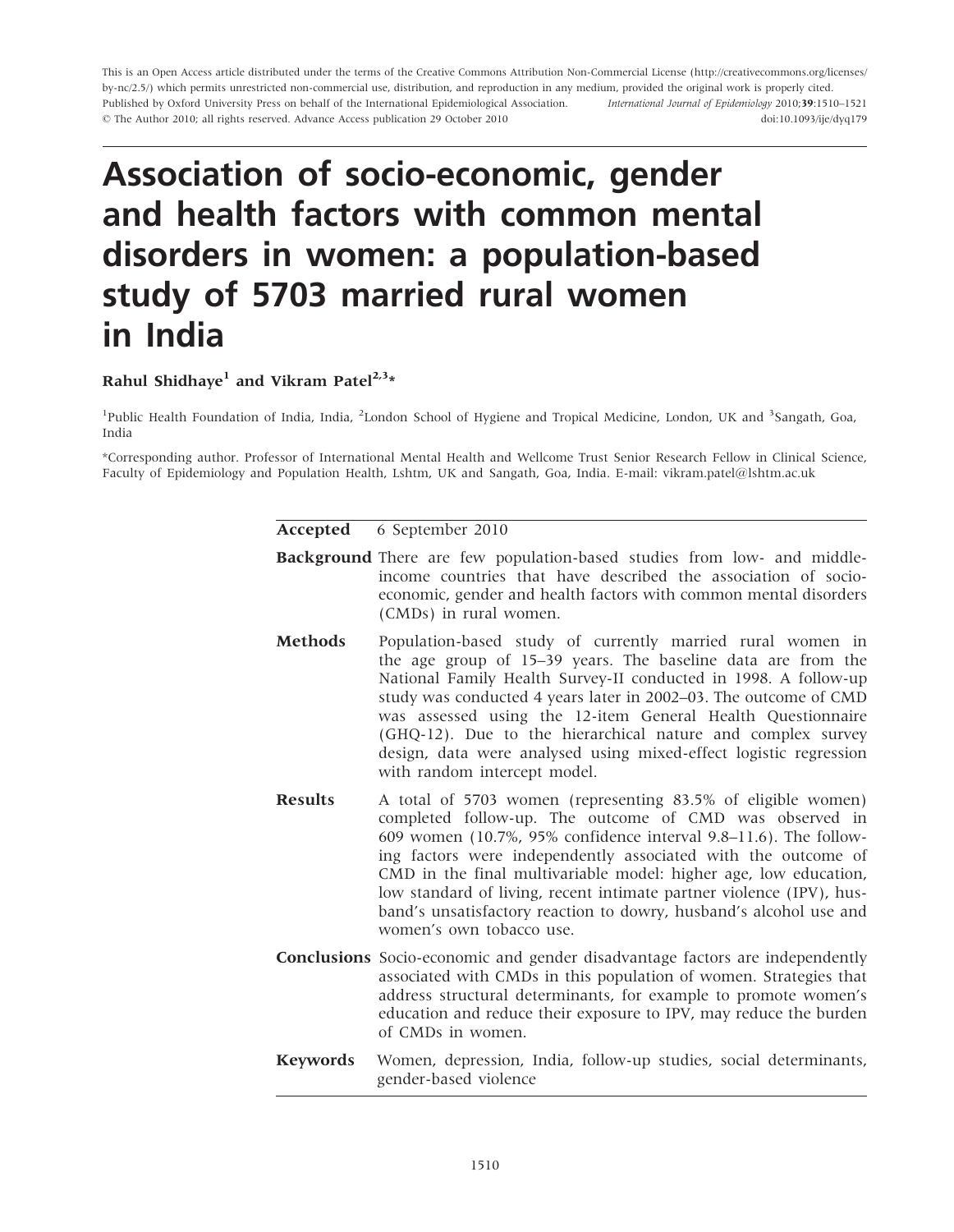# Introduction

Common mental disorders (CMDs) is a term coined by Goldberg and Huxley<sup>1</sup> to describe disorders that are commonly encountered in community and primary-care settings, and whose occurrence signals a breakdown in normal functioning. Specific psychiatric syndromes incorporated in the concept of CMDs include depressive and anxiety disorders.<sup>2</sup> Unipolar depression is one of the leading causes of global burden of disease, measured using disability adjusted life years (DALYs), in developed as well as low- and middle-income countries, $3,4$  and is projected to be the leading cause of disease burden in Indian women, where the present study was carried out.

There is a growing evidence base pointing to the role of multiple determinants influencing the risk for CMDs. The first and most consistent factor is being a female.<sup>5</sup> Women are one and half to two times more likely to suffer from CMDs as compared with men. $6-10$ Gender plays a major role in determining socioeconomic position, access to resources and social status, which in turn influences mental health.<sup>8,11</sup> Gender disadvantage and exposure to intimate partner violence (IPV) are commonly described correlates of CMDs in women.<sup>12</sup> IPV is the commonest type of inter-personal violence. In population-based surveys, between 10 and 69% of women reported being physically assaulted by an intimate male partner at some point in their lives.<sup>13</sup> A 10-country WHO study found that women who experienced partner violence at least once in their life reported significantly more emotional distress, suicidal thoughts and attempts than non-abused women.<sup>14</sup> In India, the practice of giving a dowry to the groom's family at marriage is widespread, and is frequently a source of dissatisfaction directed towards the bride, if there is a perceived shortfall in promised dowry. Lower dowry levels are associated with increased risk of domestic violence.<sup>15,16</sup>

There is a robust and long-standing evidence base showing that individuals belonging to lower socioeconomic classes, in both developed and lessdeveloped countries, have greater exposure to more stressful life experiences, which contributes to a greater risk for CMDs.<sup>17-20</sup> A cohort study in Pakistan, for example, showed that women from the lower socio-economic status (SES) category are three times as likely to have postnatal depression at 12-month follow-up compared with women from a higher SES category.<sup>21</sup> In low- and middle-income countries, low education, food insecurity, poor housing and financial stress exhibit a relatively consistent and strong association with the risk for CMDs, whereas the association between other variables such as income, employment and consumption with CMDs is less robust.<sup>17</sup> Tobacco and alcohol misuse,<sup>22</sup> chronic physical health problems<sup>23</sup> and reproductive and sexual complaints<sup>12</sup> are other risk factors that have been shown to be associated with CMDs.

There are a few population-based, representative studies from low- and middle-income countries that have described the associations for CMDs in rural women. The aim of this article is to fill this gap in the evidence base, with the objective of describing the association of a range of socio-economic, gender and health factors with CMDs in a representative dataset of women's health in rural India. We were particularly interested in testing the hypotheses that factors indicative of social and gender disadvantage were independently associated with CMDs in women.

## Methods

The data sources used for this study are the two linked data sets: the National Family Health Survey-II (NFHS-II) carried out in 1998–99, and a follow-up study for a subgroup of women in four states carried out in  $2002-03.<sup>24</sup>$  NFHS-II (baseline study) is the Indian Demographic and Health Survey (DHS) designed to collect information related to demographic characteristics, health information and quality of public and private health services and perception of these services. The follow-up study was conducted to assess the quality of family planning services, to explore the relationship between service quality and contraceptive behaviour and to investigate aspects of women's health and well-being with emphasis on domestic violence and mental health.<sup>25</sup> Thus, the follow-up study was not planned a priori and the baseline assessments did not include measurement of CMD status.

### Sample selection

The NFHS-II sample covered 99% of India's population, residing in its 26 states, and ultimately included a total of 89 199 women residing in 91 196 households.<sup>24</sup> These were ever-married women in the age group of 15–49 years. $^{24}$  A two-stage stratified systematic design was used for selection of the NFHS-II sample.<sup>24</sup> The sample design adopted was uniform in all the states. Details regarding selection of sample are provided elsewhere.<sup>24</sup>

The sample for the follow-up study was drawn from the original NFHS-II study sample. The follow-up survey was limited to the four states of Bihar, Jharkhand, Maharashtra and Tamil Nadu. These states were chosen to represent differing demographic, socio-economic and service programme contexts in India. There is a wide variation in socio-economic and women's status across these four states; Bihar and Jharkhand are north Indian states, whereas Maharashtra and Tamil Nadu are situated in western and southern parts of India respectively. Women in Bihar and Jharkhand fare considerably worse compared with women in Maharashtra and Tamil Nadu with respect to indicators of women's status such as age at marriage, literacy and ability to access child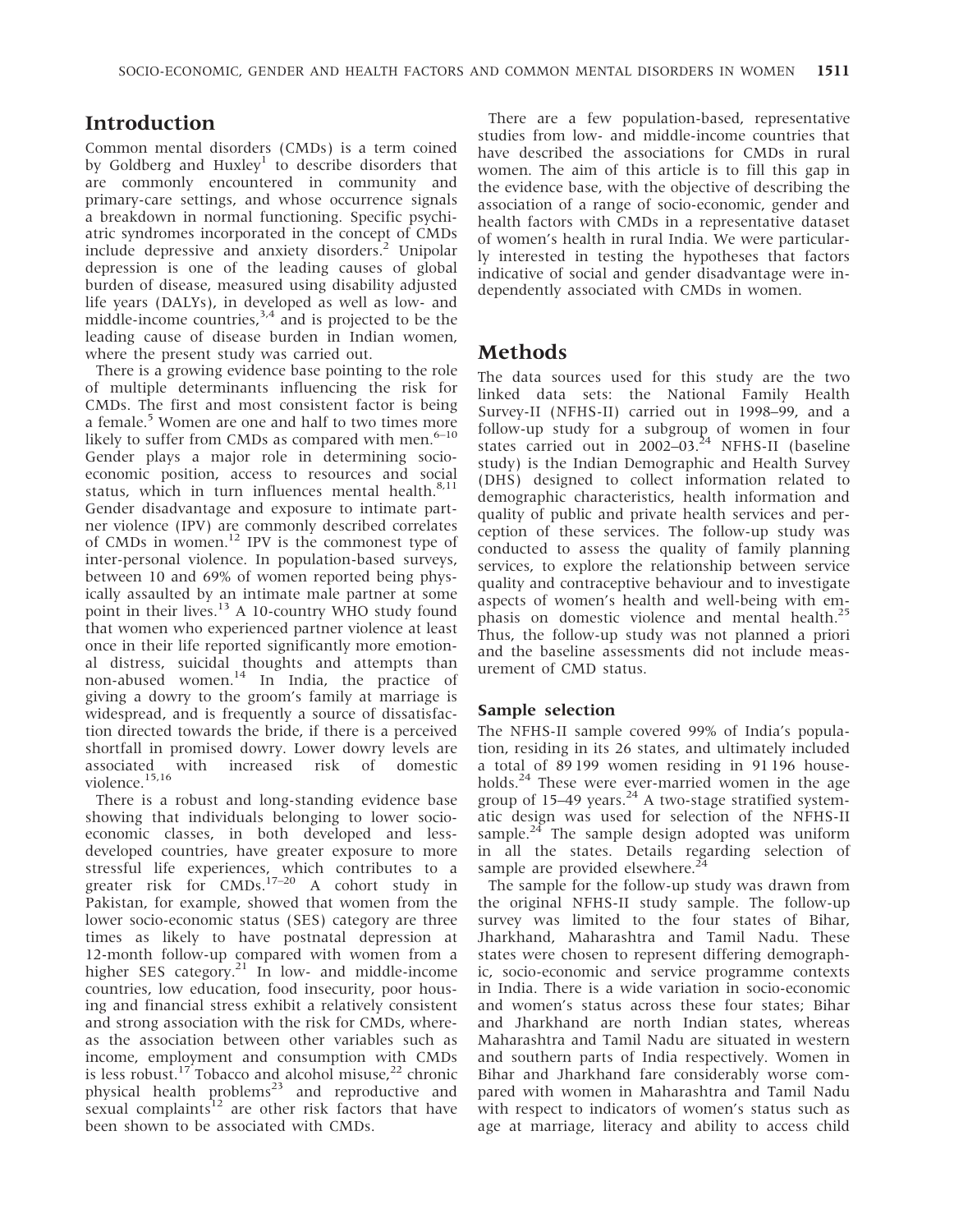health services. $26,27$  These, and other, data demonstrate the developmental, social and cultural divide that distinguishes these north Indian states from south and west Indian states.<sup>25</sup> The follow-up study was further restricted to rural NFHS-II respondents, in light of the diverse and complex nature of family planning service delivery points in urban India. The main focus of the follow-up study was to describe the relationship between quality of care and subsequent contraceptive use, and as most women complete their fertility by the age of 40 years, the sample for the follow-up study did not include women >39 years at baseline.<sup>4</sup>

In Maharashtra and Tamil Nadu, women were explicitly asked if they would agree to be re-interviewed at the time of the baseline NFHS-II and those who did not agree were not approached for a re-interview. In Bihar/Jharkhand, where there were no prior plans for a follow-up study, consent for re-interview was not obtained at the time of the baseline.<sup>25</sup> In all study sites, a detailed informed consent was obtained from all respondents at the time of the follow-up survey. Ethical approval for the study and resulting analysis were provided by institutional review board at Johns Hopkins Bloomberg School of Public Health. Following WHO ethical recommendations that only one family member per household be interviewed for the IPV module, $28$  the youngest eligible woman in the household was selected when multiple respondents existed within the household, and interviews were expected to be carried out in private.

## Variables

Variables we use for testing associations with CMDs were assessed at baseline (NFHS-II study) and at the follow-up (NFHS-II follow-up study). The NFHS-II included two questionnaires: a household questionnaire and a woman's questionnaire. The questionnaires for each state were bilingual, with questions in both the state language and in English.<sup>24</sup> A similar questionnaire was used in NFHS-II follow-up study.<sup>25</sup> The data collected from these two questionnaires were organized in the following manner.

### Socio-economic factors

A standard-of-living index (SLI) was computed on the basis of the household ownership of assets and possessions. The SLI was created by assigning scores to a range of 30 household goods and assets, including the type of house and toilet facilities, fuel used for cooking and ownership of durable goods. $^{24}$  Based on the above score, the SLI had three levels: high, medium and low. Other socio-economic variables were age, education, employment status and place of residence. The caste variable had three categories: scheduled caste / scheduled tribe, other backward caste and neither scheduled caste/scheduled tribe nor other backward caste. Scheduled castes and scheduled tribes are castes and tribes that the Government of India

officially recognizes as socially and economically disadvantaged. In our analysis, education was treated as a binary variable with two levels: less than middle school (below grade 7) and middle school or above (grade 7 or above). All socio-economic factors were measured at baseline.

### Marital and gender disadvantage factors

Questions related to the woman's marital status, husband's age, education, employment status and age at first marriage were included in the baseline questionnaire. Spousal inequality with respect to age was calculated by subtracting the woman's age at baseline from her husband's age at baseline. IPV was assessed at both baseline and follow-up. The baseline NFHS-II survey contained three questions about violence inflicted on the woman by her husband and by other family members. These questions were: 'Since you completed 15 years of age, have you been beaten or mistreated physically by any person?'; 'Who has beaten or mistreated you physically?'; and 'How often have you been beaten or mistreated physically in the last 12 months: once, a few times, many times, or not at all?'. The follow-up survey included several questions on violence inflicted by the husband covering a range of physical, verbal and sexual behaviours.<sup>25</sup> The specific questions were: 'Thinking about your own marriage, has your husband ever: pushed you, pulled you or held you down? Hit you with his fist or did something that could hurt you? Kicked you or dragged you? Tried to strangle or burn you? Threatened you with a knife, gun or other weapon? Attacked you with a knife, gun or other weapon? Used verbal threats to force you to have sex when you did not want to? Used physical force to force you to have sex when you did not want to?' and 'Thinking about all of these actions, how many episodes of violence occurred to you over the past 12 months?'. Baseline and follow-up data were used to compute a composite IPV variable with four rating values: no IPV, IPV only at baseline, IPV only at follow-up and IPV at both baseline and follow-up. Only responses to the question related to IPV in the previous 12 months were taken into account during this computation. Intergenerational exposure to violence was measured only at follow-up, through two questions on whether the respondent had witnessed violence by her father towards her mother. The question related to husband's reaction to dowry was: 'How would you describe the reaction of your husband's family to the cash, gifts, jewellery and other items you brought at the time of your marriage: very satisfied, satisfied, did not care, did not bring any, unsatisfied, very unsatisfied and unsure?'. For our analyses, we merged satisfied and very satisfied into one category ('satisfied'); merged very unsatisfied and unsatisfied into 'unsatisfied'; and merged the remaining three values into 'not applicable'. Husband's alcohol intake was also assessed at follow-up.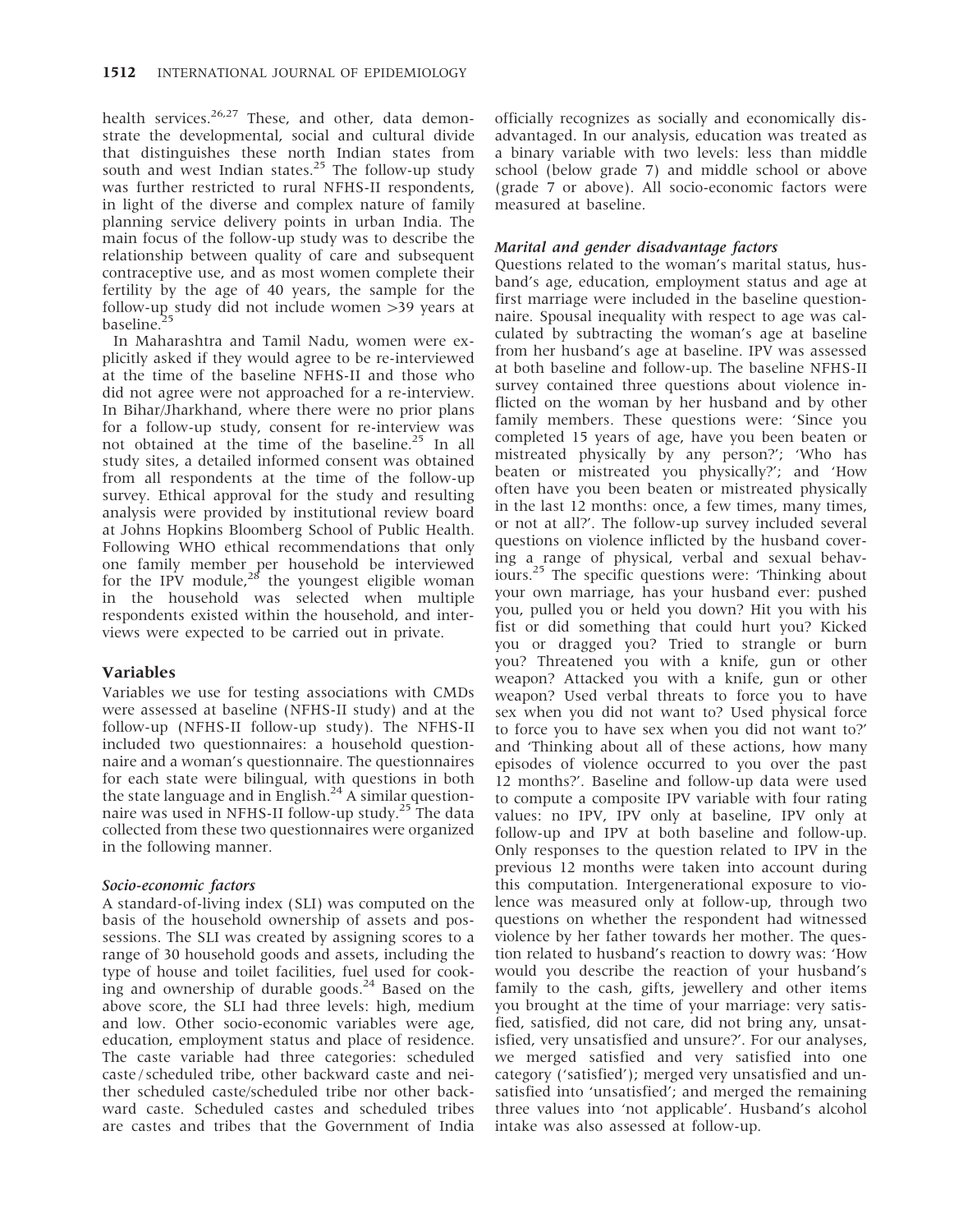#### Physical and reproductive health factors

Information related to three risk behaviours chewing paan masala or tobacco, drinking alcohol and smoking was elicited at baseline. Woman's smoking status and intake of tobacco/paan masala were combined into a single composite variable assessing any tobacco use. Haemoglobin (Hb) levels were measured using portable equipment (the HemoCue).<sup>24</sup> Anaemia was defined as a categorical variable (absent if Hb  $>12$  g/dl and present if Hb  $\leq 12$  g/dl). Height and weight for each woman was measured and Body Mass Index (BMI) calculated. BMI values were categorized as  $\leq 20 \text{ kg/m}^2$ , 20–25 kg/m<sup>2</sup> and  $>$ 25 kg/m<sup>2</sup>. Reproductive health variables were total number of children born (live births) and history of induced abortion. All physical and reproductive health factors were measured at baseline.

#### Outcome

CMDs were assessed using the 12-item General Health Questionnaire (GHQ-12) at follow-up. Although not a diagnostic instrument, the GHQ is one of the most widely used and validated screening questionnaires for the measurement of CMDs in primary care and community settings.<sup>29</sup> The longer 60-item and shorter 12-item versions of the GHQ have both been field tested and validated as a screening measure for current CMDs in India.<sup>30–32</sup> The follow-up study utilized the 12-item version of the questionnaire. Each item was scored '1' or '0', thus a possible total score of 12 for each woman. The GHQ threshold score is partly determined by the prevalence of the disorders.<sup>33</sup> In this study we have used the cut-off point as '5' to discriminate between presence or absence of a probable current CMD. This cut-off provided an optimal balance between sensitivity and specificity, when compared with a structured diagnostic interview for current depressive and anxiety disorders, confirming the criterion validity of the instrument. $^{30}$ 

#### Data analysis

Our analyses were guided by a conceptual framework constructed on the basis of previous literature,  $34$  but constrained to the factors that had been measured at each round of data collection. We followed a stepped model of analyses based on the hierarchy of factors as shown in Figure  $1<sup>35</sup>$  an approach that has been widely used to explore hierarchical relationships in observational data. $36-38$  In our model, socio-economic factors were considered most distal factors (level one of hierarchy), followed by marital and gender disadvantage factors (level two) and physical and reproductive health factors (level three) were the most proximal.

The association of each factor with the outcome of CMDs was first assessed using mixed-effect simple logistic regression (univariable analysis). In Model 1, socio-economic factors whose association showed a level of statistical significance at  $P \le 0.1$  in



Figure 1 Conceptual framework for the analysis

univariable analysis were included. The factors that showed an association at  $P \le 0.1$  in this multivariable model were retained for inclusion in Model 2. Woman's age was an a priori variable included in all models. Model 2 included the retained socioeconomic factors and marital and gender disadvantage factors whose association showed a level of statistical significance at  $P \le 0.1$  in univariable analysis; those whose associations remained at  $P \le 0.1$  on adjustment, together with the socio-economic factors, were retained for inclusion in Model 3. Similarly, Model 3 included socio-economic, marital and gender disadvantage and physical and reproductive health factors. The variables retained in Model 3 were used in final Model 4. Further retention of the variables in this model was based on backward selection and likelihood ratio test. Mixed-effect simple and multiple logistic regression with random intercept was used for analyses. In multi-level modelling three levels were considered: individual, village [Primary Sampling Unit (PSU)] and strata. Thus, while estimating standard errors we took into account design effects due to clustering of women at the level of the primary sampling unit and clustering of PSUs at the level of strata.<sup>39</sup> Weights were applied to all the observations to account for over-sampling of certain categories of respondents in the study design. Svyset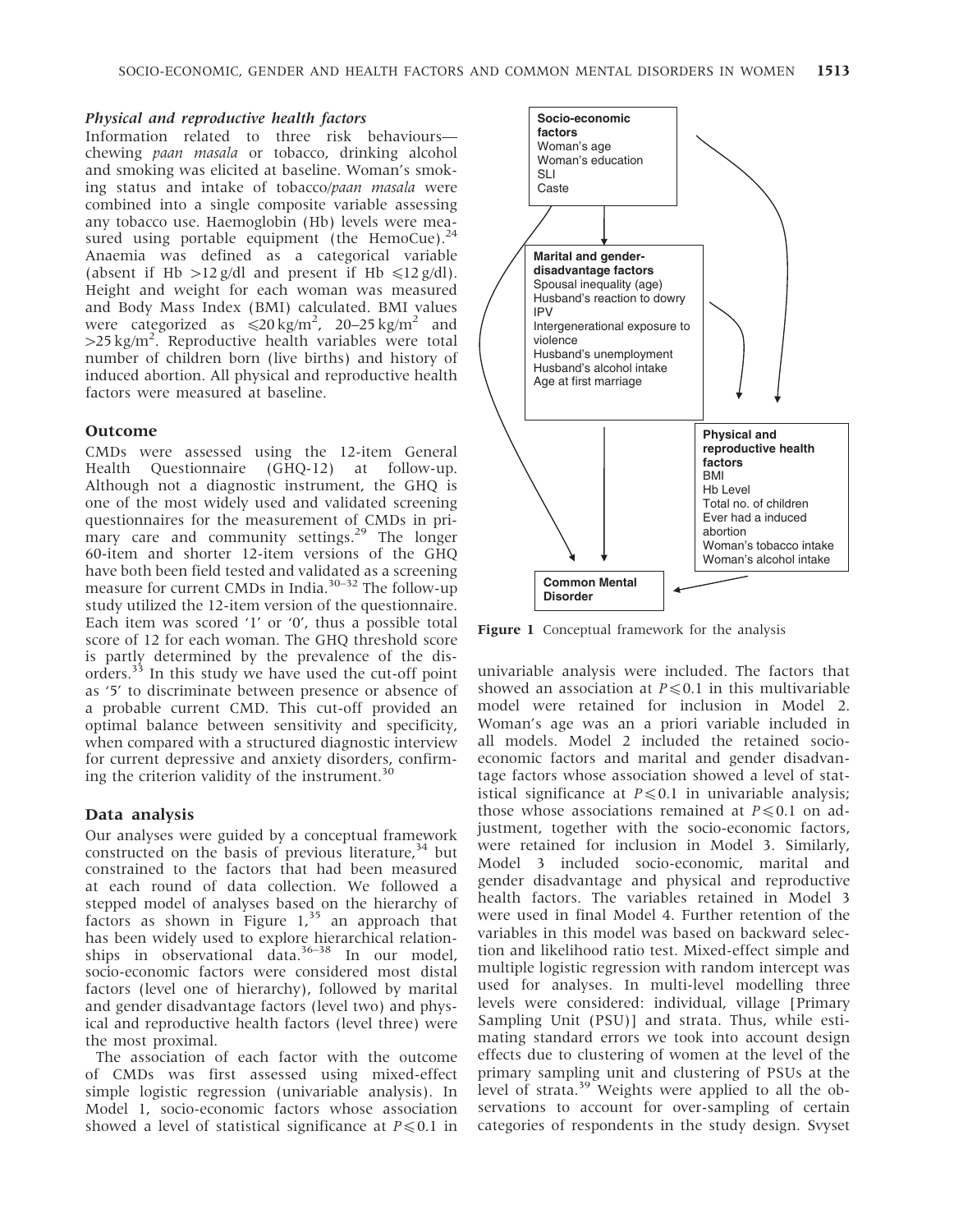and gllamm<sup>40</sup> commands were used in STATA IC 10 for analyses.<sup>41</sup>

# Results

## **Participants**

In the NFHS-II study, 11 100 ever-married rural women in the age group of 15–49 years from Bihar, Maharashtra and Tamil Nadu (Bihar and Jharkhand were one state at the time of study) were interviewed. The overall response rates in the baseline study for sampled women respondents were very high (95.5%), and ranged from 94.1 to 99.7% in the states included in the follow-up study. As the follow-up study was restricted to currently-married rural women aged 15–39 years, the overall target sample reduced to 7785 women.<sup>24</sup> These were the women who were usual residents of the selected households at the time of the baseline NFHS-II survey. In the states of Bihar and Jharkhand, 82 women were not interviewed during the NFHS-II study; thus, the eligible sample of women for the follow-up study was 7703. In Maharashtra, 250 women and in Tamil Nadu, 30 women refused consent for re-interview during NFHS-II study. Follow-up interviews could not be completed in the case of 1013 women due to various reasons; for example, that the households were not identified, the woman was unavailable or refused interview and the woman had died or migrated. Thus, interviews were completed with 6437 women (83.6% of the eligible sample of 7703 women). After applying a priori exclusion criteria  $\frac{1}{28}$  based on WHO ethical guidelines,<sup>28</sup> interviews were completed for 5703 women (Figure 2).

The sample of women interviewed in the follow-up survey is generally representative of the original target sample.<sup>25</sup> With the exception of lower levels of baseline contraceptive use and IPV prevalence in Bihar and Tamil Nadu, the re-interviewed and non-reinterviewed samples of women are generally similar in characteristics. $25$  In the sample of 5703 women, the outcome of CMDs was observed in 609 women [10.7%, 95% confidence interval (CI) 9.8–11.6].

## Univariable analysis of associations with CMD

Woman's age, education and SLI were associated with CMDs in univariable analysis (Table 1), but no association was observed between caste and CMDs. Higher SLI and higher level of women's education were inversely associated with CMDs. Among marital



Figure 2 Flow chart of sample selection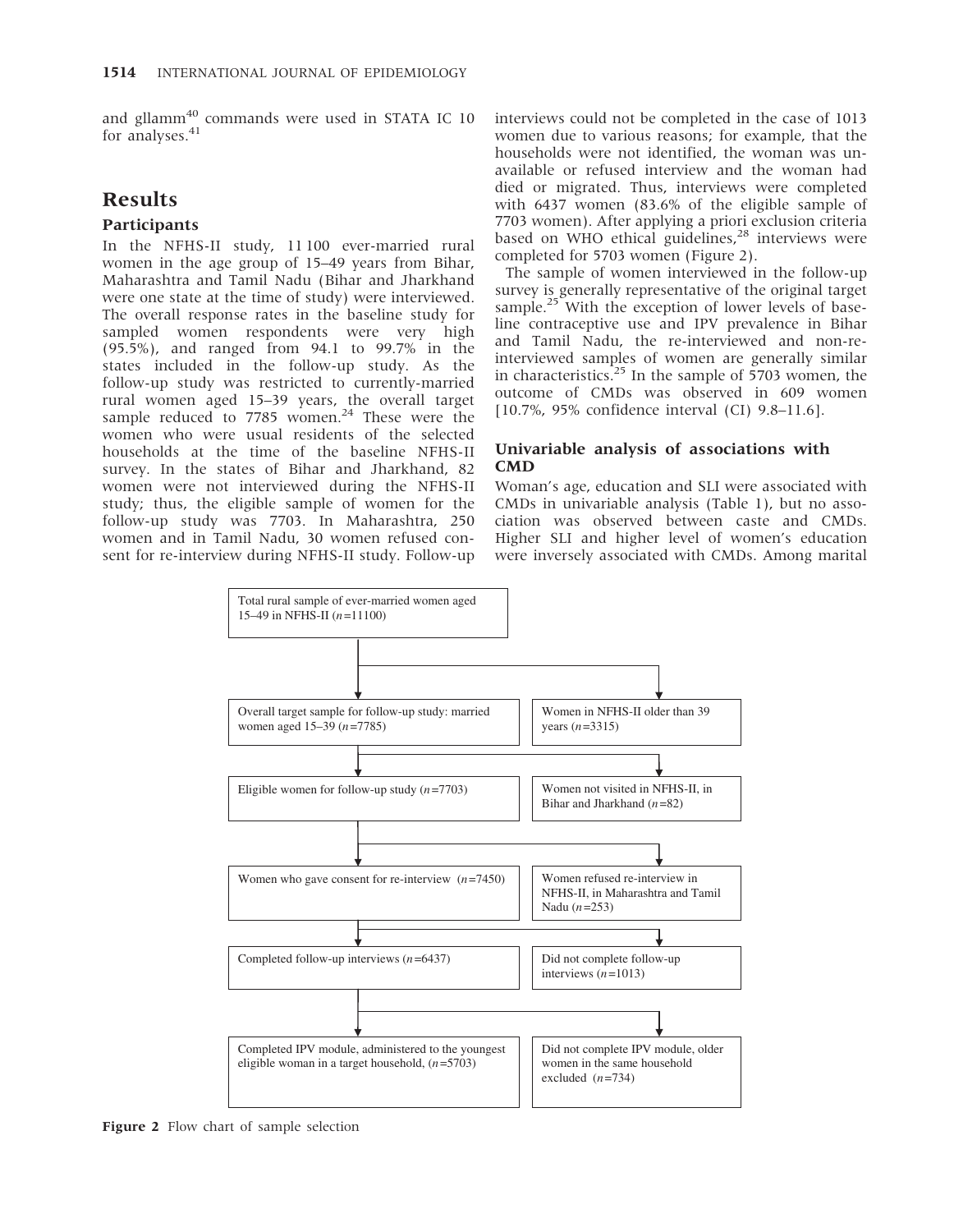| Variable                                            | Prevalence<br>n(%) | Presence of<br><b>CMD</b> | <b>Timeline</b> of<br>measurement | <b>Unadjusted OR</b><br>with 95% CI | $P$ -value |
|-----------------------------------------------------|--------------------|---------------------------|-----------------------------------|-------------------------------------|------------|
| Socio-economic factors                              |                    |                           |                                   |                                     |            |
| Woman's age in years                                |                    |                           | Baseline                          |                                     |            |
| $15 - 22$                                           | 1477 (25.7)        | 144 (9.8)                 |                                   | $\mathbf l$                         |            |
| $23 - 27$                                           | 1442 (25.3)        | 144(10.1)                 |                                   | 1.1 $(0.8-1.3)$                     | 0.613      |
| $28 - 32$                                           | 1392 (24.5)        | 161(11.6)                 |                                   | $1.3(1.0-1.6)$                      | 0.055      |
| $33 - 39$                                           | 1392 (24.5)        | 160(11.6)                 |                                   | $1.3(1.1-1.6)$                      | 0.006      |
| Women's educational status                          |                    |                           | Baseline                          |                                     |            |
| Less than middle school                             | 4843 (84.9)        | 570 (11.8)                |                                   | $\mathbf l$                         |            |
| Middle school or more                               | 860 (15.1)         | 39 $(4.5)$                |                                   | $0.4(0.3-0.5)$                      | < 0.001    |
| SLI $(n = 5669)$                                    |                    |                           | Baseline                          |                                     |            |
| Low                                                 | 3059 (54.0)        | 391 (12.9)                |                                   | $\mathbf l$                         |            |
| Medium                                              | 2176 (38.3)        | 192(8.8)                  |                                   | $0.7(0.5-0.8)$                      | < 0.001    |
| High                                                | 434 (7.7)          | 21(4.9)                   |                                   | $0.4(0.2-0.6)$                      | < 0.001    |
| Caste ( $n = 5694$ )                                |                    |                           | Baseline                          |                                     |            |
| Scheduled caste/scheduled tribe                     | 1639(29.1)         | 207 (12.5)                |                                   | 1                                   |            |
| Other backward class                                | 2972 (51.9)        | 285(9.6)                  |                                   | $0.8(0.7-1.1)$                      | 0.128      |
| None                                                | 1083(19.0)         | 116 (10.7)                |                                   | $0.9(0.6-1.2)$                      | 0.35       |
| Marital and gender disadvantage factors             |                    |                           |                                   |                                     |            |
| Spousal inequality in age (years)                   |                    |                           | Baseline                          |                                     |            |
| Woman elder or of same age                          | 182(3.2)           | 20(11.3)                  |                                   | $\mathbf l$                         |            |
| Difference up to 5                                  | 2528 (44.4)        | 284 (11.3)                |                                   | 1.1 $(0.6-1.8)$                     | 0.779      |
| Difference of 5-10                                  | 2160 (37.8)        | 211 (9.8)                 |                                   | $1.0(0.6-1.7)$                      | 0.985      |
| Difference of $>10$                                 | 833 (14.6)         | 94 (11.4)                 |                                   | $1.2(0.7-2.0)$                      | 0.615      |
| Husband's reaction to dowry ( $n = 5701$ )          |                    |                           | Follow-up                         |                                     |            |
| Satisfied                                           | 4358 (76.4)        | 403 (9.3)                 |                                   | 1                                   |            |
| Unsatisfied                                         | 208(3.6)           | 54 (26.0)                 |                                   | $4.0(2.7-6.0)$                      | < 0.001    |
| <b>NA</b>                                           | 1135(20.0)         | 151(13.3)                 |                                   | $1.7(1.4-2.1)$                      | < 0.001    |
| Husband's employment                                |                    |                           | Baseline                          |                                     |            |
| Employed                                            | 5602 (98.2)        | 597 (10.7)                |                                   | 1                                   |            |
| Unemployed                                          | 101(1.8)           | 12(11.8)                  |                                   | $0.9(0.6-1.4)$                      | 0.758      |
| Husband's alcohol intake ( $n = 5699$ )             |                    |                           | Follow-up                         |                                     |            |
| No                                                  | 3382 (59.2)        | 296 (8.8)                 |                                   | 1                                   |            |
| Yes                                                 | 2317 (40.8)        | 312 (13.6)                |                                   | $1.5(1.3-1.8)$                      | < 0.001    |
| <b>IPV</b>                                          |                    |                           | Baseline and<br>follow-up         |                                     |            |
| None                                                | 2883 (50.4)        | 217(7.6)                  |                                   | 1                                   |            |
| Only baseline                                       | 497 (8.6)          | 45 $(9.1)$                |                                   | $1.3(0.9-2.0)$                      | 0.164      |
| Only follow-up                                      | 1785 (31.4)        | 257 (14.5)                |                                   | $2.2(1.7-2.9)$                      | < 0.001    |
| Both                                                | 538 (9.5)          | 90 (16.8)                 |                                   | $2.7(1.9-3.8)$                      | < 0.001    |
| Intergenerational exposure to violence $(n = 5690)$ |                    |                           | Follow-up                         |                                     |            |
| No                                                  | 4411 (77.4)        | 451 (10.3)                |                                   | $\mathbf l$                         |            |
| Yes                                                 | 1279 (22.6)        | 156(12.3)                 |                                   | $1.3(1.1-1.6)$                      | 0.006      |

|  | <b>Table 1</b> Univariable analysis of association of factors associated with CMDs $(N = 5703)$ , unless otherwise specified) |  |  |  |  |  |  |  |  |  |
|--|-------------------------------------------------------------------------------------------------------------------------------|--|--|--|--|--|--|--|--|--|
|--|-------------------------------------------------------------------------------------------------------------------------------|--|--|--|--|--|--|--|--|--|

(continued)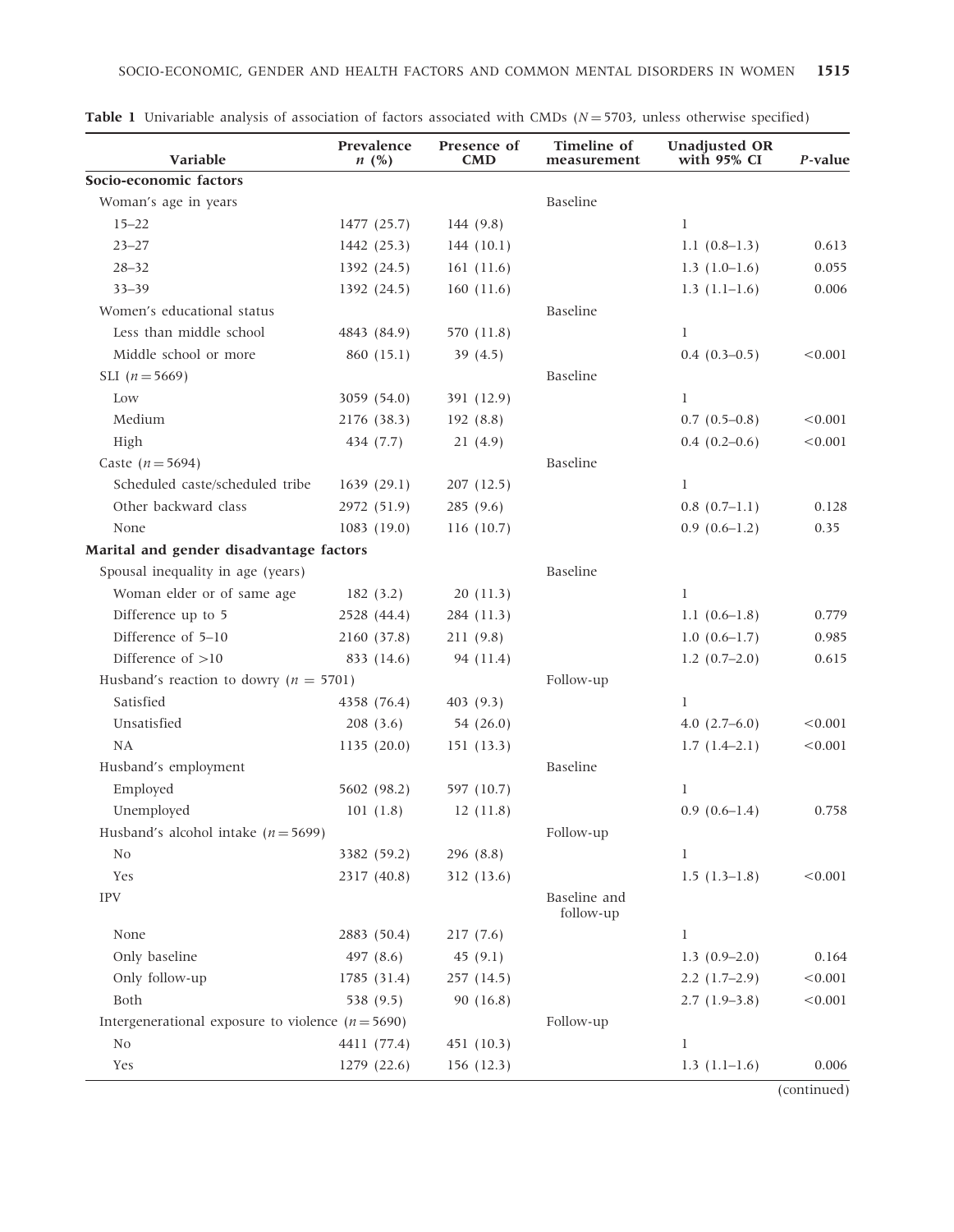|  | Table 1 Continued |
|--|-------------------|
|--|-------------------|

| Variable                                  | Prevalence<br>n(%) | Presence of<br><b>CMD</b> | Timeline of<br>measurement | <b>Unadjusted OR</b><br>with 95% CI | P-value |
|-------------------------------------------|--------------------|---------------------------|----------------------------|-------------------------------------|---------|
| Age in years at first marriage            |                    |                           | Baseline                   |                                     |         |
| $\leq 15$                                 | 2241 (39.2)        | 274 (12.2)                |                            | $\bf{l}$                            |         |
| $16 - 18$                                 | 2315 (40.7)        | 233 (10.2)                |                            | $0.9(0.7-1.0)$                      | 0.091   |
| $\geqslant$ 19                            | 1147(20.1)         | 102(9.0)                  |                            | $0.8(0.7-1.1)$                      | 0.153   |
| Physical and reproductive health factors  |                    |                           |                            |                                     |         |
| BMI in $\text{kg/m}^2$ ( <i>n</i> = 5576) |                    |                           | Baseline                   |                                     |         |
| $\leq 20$                                 | 3582 (64.2)        | 409 (11.5)                |                            | 1                                   |         |
| $20 - 25$                                 | 1753 (31.4)        | 166 $(9.6)$               |                            | $0.9(0.7-1.0)$                      | 0.150   |
| $>25$                                     | 241(4.3)           | 15(6.2)                   |                            | $0.6(0.4-1.0)$                      | 0.084   |
| Hb levels in g/dl $(n=5363)$              |                    |                           | Baseline                   |                                     |         |
| $\leq 12$                                 | 3492 (65.1)        | 394 (11.4)                |                            | 1                                   |         |
| >12                                       | 1871 (34.9)        | 165(8.8)                  |                            | $0.8(0.6-0.9)$                      | 0.028   |
| Total no. of children                     |                    |                           | Baseline                   |                                     |         |
| $\boldsymbol{0}$                          | 694 (12.2)         | 83 (12.1)                 |                            | $\mathbf{1}$                        |         |
| 1                                         | 872 (15.3)         | 98 (11.3)                 |                            | $1.0(0.7-1.5)$                      | 0.873   |
| $\overline{2}$                            | 1170(20.5)         | 105(9.0)                  |                            | $0.8(0.6-1.1)$                      | 0.196   |
| $\geqslant$ 3                             | 2967 (52.0)        | 323 (10.9)                |                            | $0.9(0.7-1.3)$                      | 0.600   |
| Ever had a induced abortion               |                    |                           | Baseline                   |                                     |         |
| N <sub>0</sub>                            | 4683(82.1)         | 503 (10.8)                |                            | 1                                   |         |
| Yes                                       | 1020(17.9)         | 106(10.5)                 |                            | $1.1(0.9-1.4)$                      | 0.346   |
| Woman's alcohol intake $(n = 5702)$       |                    |                           | Baseline                   |                                     |         |
| N <sub>0</sub>                            | 5599 (98.0)        | 586 (10.5)                |                            | $\bf{l}$                            |         |
| Yes                                       | 103(2.0)           | 23(22.7)                  |                            | $1.7(1.2-2.5)$                      | 0.005   |
| Woman's tobacco intake                    |                    |                           | Baseline                   |                                     |         |
| No tobacco                                | 5204 (91.2)        | 536 (10.3)                |                            | 1                                   |         |
| Smoking/chewing                           | 499 (8.8)          | 73(15.1)                  |                            | $1.7(1.2-2.2)$                      | < 0.001 |

OR: odds ratio; NA: not applicable.

and gender disadvantage factors, husband's alcohol intake, IPV and intergenerational exposure to violence were associated with CMD. Husband's unsatisfactory reaction to dowry was strongly associated with CMD [odds ratio (OR) 4.0; 95% CI 2.7–6.0]. No association was found between baseline IPV and CMDs, but follow-up IPV was strongly associated with CMDs (OR 2.2; 95% CI 1.7–2.9) as was IPV at both time points (OR 2.7; 95% CI 1.9–3.8). Husband's employment status, spousal inequality in age and woman's age at first marriage were not associated with CMD. Women's alcohol and tobacco intake were associated with CMDs and higher BMI and higher Hb levels were inversely associated with CMDs.

## Multivariable analysis of associations with CMD

In Model 1, all socio-economic factors (woman's age, woman's education and SLI) retained an independent association with CMDs. The largest effects were observed for woman's education and SLI. In Model 2, husband's reaction to dowry, husband's alcohol intake and IPV retained an independent association with CMDs. In Model 3, only woman's tobacco intake met the criteria for inclusion in the final multivariable model. In the final model (Model 4), woman's education showed the strongest association with CMDs; women who had been schooled up to or beyond middle school were 40% less likely to have a CMD (OR 0.6; 95% CI 0.4–0.8). Higher SLI was inversely associated with CMD. Husband's unsatisfactory reaction to dowry retained a strong association with CMDs (OR 3.1; 95% CI 2.0–4.6), as did IPV at follow-up (OR 2.0; 95% CI 1.5–2.6). Husband's alcohol intake and woman's tobacco intake also retained independent associations with CMDs (Table 2).

## Discussion

We describe the findings of one of the largest population-based studies examining the association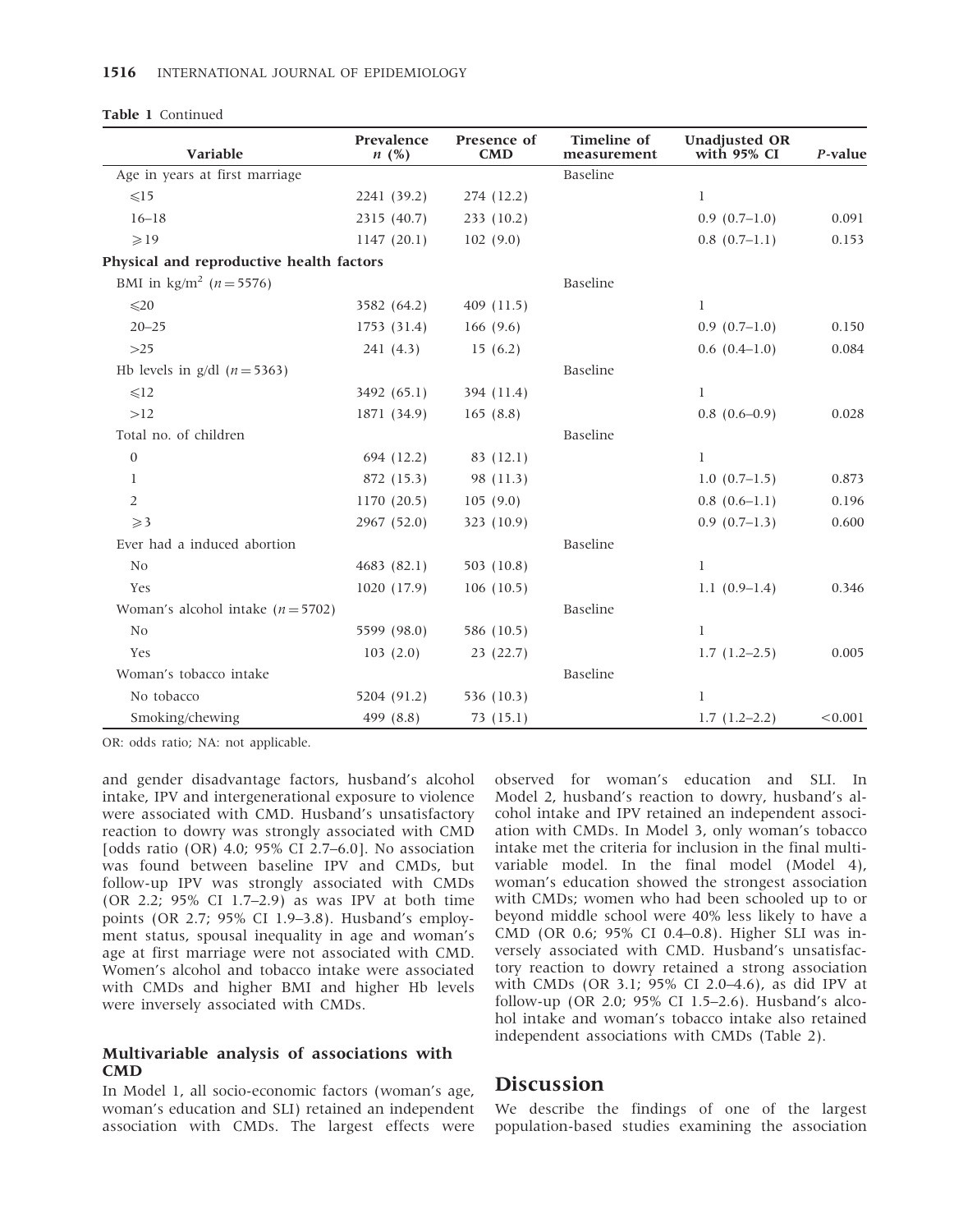| Variables                                | Model 1        | P-value | Model 2         | P-value | Model 3         | P-value | Model 4               | P-value |
|------------------------------------------|----------------|---------|-----------------|---------|-----------------|---------|-----------------------|---------|
| Socio-economic factors                   |                |         |                 |         |                 |         |                       |         |
| Woman's age in years                     |                |         |                 |         |                 |         |                       |         |
| $15 - 22$                                | $\mathbf{l}$   |         | $\mathbf{l}$    |         | $\mathbf{1}$    |         | $\mathbf l$           |         |
| $23 - 27$                                | $1.0(0.8-1.3)$ | 0.801   | $1.0(0.8-1.3)$  | 0.752   | $1.0(0.8-1.3)$  | 0.990   | $1.0(0.8-1.3)$        | 0.938   |
| $28 - 32$                                | $1.2(0.9-1.5)$ | 0.168   | $1.3(0.9-1.6)$  | 0.067   | $1.3(1.0-1.6)$  | 0.103   | $1.2(1.0-1.5)$        | 0.111   |
| $33 - 39$                                | $1.2(1.0-1.5)$ | 0.101   | $1.3(1.0-1.7)$  | 0.005   | $1.3(1.1-1.6)$  | 0.052   | $1.3(1.0-1.5)$        | 0.017   |
| Woman's status (education)               |                |         |                 |         |                 |         |                       |         |
| Less than middle school 1                |                |         | 1               |         | $\mathbf{1}$    |         | $\mathbf l$           |         |
| Middle school or more                    | $0.5(0.3-0.7)$ | < 0.001 | $0.6(0.4-0.8)$  | 0.003   | $0.6(0.4-0.8)$  | 0.003   | $0.6(0.4-0.8)$        | 0.004   |
| <b>SLI</b>                               |                |         |                 |         |                 |         |                       |         |
| Low                                      | 1              |         | 1               |         | 1               |         | 1                     |         |
| Medium                                   | $0.7(0.6-0.9)$ | 0.002   | $0.8(0.6-0.9)$  | 0.016   | $0.8(0.7-1.0)$  | 0.058   | $0.8(0.7-1.0)$        | 0.029   |
| High                                     | $0.5(0.3-0.9)$ | 0.009   | $0.7(0.4-1.1)$  | 0.124   | $0.7(0.4-1.1)$  | 0.147   | $0.7(0.4-1.1)$        | 0.137   |
| Marital and gender disadvantage factors  |                |         |                 |         |                 |         |                       |         |
| Husband's reaction to dowry              |                |         |                 |         |                 |         |                       |         |
| Satisfied                                |                |         | 1               |         | $\mathbf{1}$    |         | $\mathbf{l}$          |         |
| Unsatisfied                              |                |         | $3.1(2.0-4.7)$  | < 0.001 | $3.0(2.0-4.4)$  | < 0.001 | $3.1(2.0-4.6)$        | < 0.001 |
| NA                                       |                |         | $1.6(1.3-2.0)$  | < 0.001 | $1.6(1.3-2.1)$  | < 0.001 | $1.6(1.3-2.1)$        | < 0.001 |
| <b>IPV</b>                               |                |         |                 |         |                 |         |                       |         |
| None                                     |                |         | 1               |         | $\mathbf l$     |         | 1                     |         |
| Only baseline                            |                |         | 1.1 $(0.8-1.7)$ | 0.524   | $1.0(0.7-1.6)$  | 0.851   | $1.1(0.7-1.7)$        | 0.571   |
| Only follow-up                           |                |         | $2.0(1.5-2.6)$  | < 0.001 | $2.0(1.6-2.5)$  | < 0.001 | $2.0(1.5-2.6)$        | < 0.001 |
| Both                                     |                |         | $2.1(1.4-3.2)$  | < 0.001 | $2.2(1.6-3.1)$  | < 0.001 | $2.1(1.4-3.2)$        | < 0.001 |
| Husband's alcohol intake                 |                |         |                 |         |                 |         |                       |         |
| No                                       |                |         | $\mathbf l$     |         | $\bf{l}$        |         | $\mathbf l$           |         |
| Yes                                      |                |         | $1.2(1.0-1.4)$  | 0.032   | $1.2(1.0-1.4)$  | 0.094   | $1.2(1.0-1.4)$        | 0.031   |
| Intergenerational exposure to violence   |                |         |                 |         |                 |         |                       |         |
| No                                       |                |         | $\mathbf{l}$    |         |                 |         |                       |         |
| Yes                                      |                |         | $1.1(0.9-1.4)$  | 0.427   |                 |         |                       |         |
| Physical and reproductive health factors |                |         |                 |         |                 |         |                       |         |
| BMI $\frac{\text{kg}}{\text{m}^2}$       |                |         |                 |         |                 |         |                       |         |
| $\leq 20$                                |                |         |                 |         | 1               |         |                       |         |
| $20 - 25$                                |                |         |                 |         | $0.9(0.8-1.1)$  | 0.505   |                       |         |
| $>25$                                    |                |         |                 |         | $0.9(0.5-1.6)$  | 0.611   |                       |         |
| Hb levels $(g/dl)$                       |                |         |                 |         |                 |         |                       |         |
| $\leq 12$                                |                |         |                 |         | $\mathbf{l}$    |         |                       |         |
| >12                                      |                |         |                 |         | $0.9(0.7-1.1)$  | 0.158   |                       |         |
| Woman's alcohol intake                   |                |         |                 |         |                 |         |                       |         |
| N <sub>0</sub>                           |                |         |                 |         | $\mathbf{l}$    |         |                       |         |
| Yes                                      |                |         |                 |         | 1.4 $(0.8-2.6)$ | 0.264   |                       |         |
| Woman's tobacco intake                   |                |         |                 |         |                 |         |                       |         |
| No tobacco                               |                |         |                 |         | $\mathbf{l}$    |         | $\mathbf{1}$          |         |
| Smoking/chewing                          |                |         |                 |         | $1.3(1.0-1.9)$  |         | $0.077$ 1.3 (1.0-1.8) | 0.033   |

Table 2 Multivariable analyses of factors associated with CMDs

Model 1: socio-economic factors adjusted for each other (only factors significant in univariable analysis at  $P \le 0.1$ ). Model 2: marital and gender disadvantage factors adjusted for each other (only factors significant in univariable analysis at  $P \leq 0.1$ ) and factors from Model 1 at  $P \le 0.1$ . Model 3: physical and reproductive health factors adjusted for each other (only factors significant in univariable analysis at  $P \le 0.1$ ) and factors from Model 2 at  $P \le 0.1$ . Model 4: final multivariable model. NA: not applicable.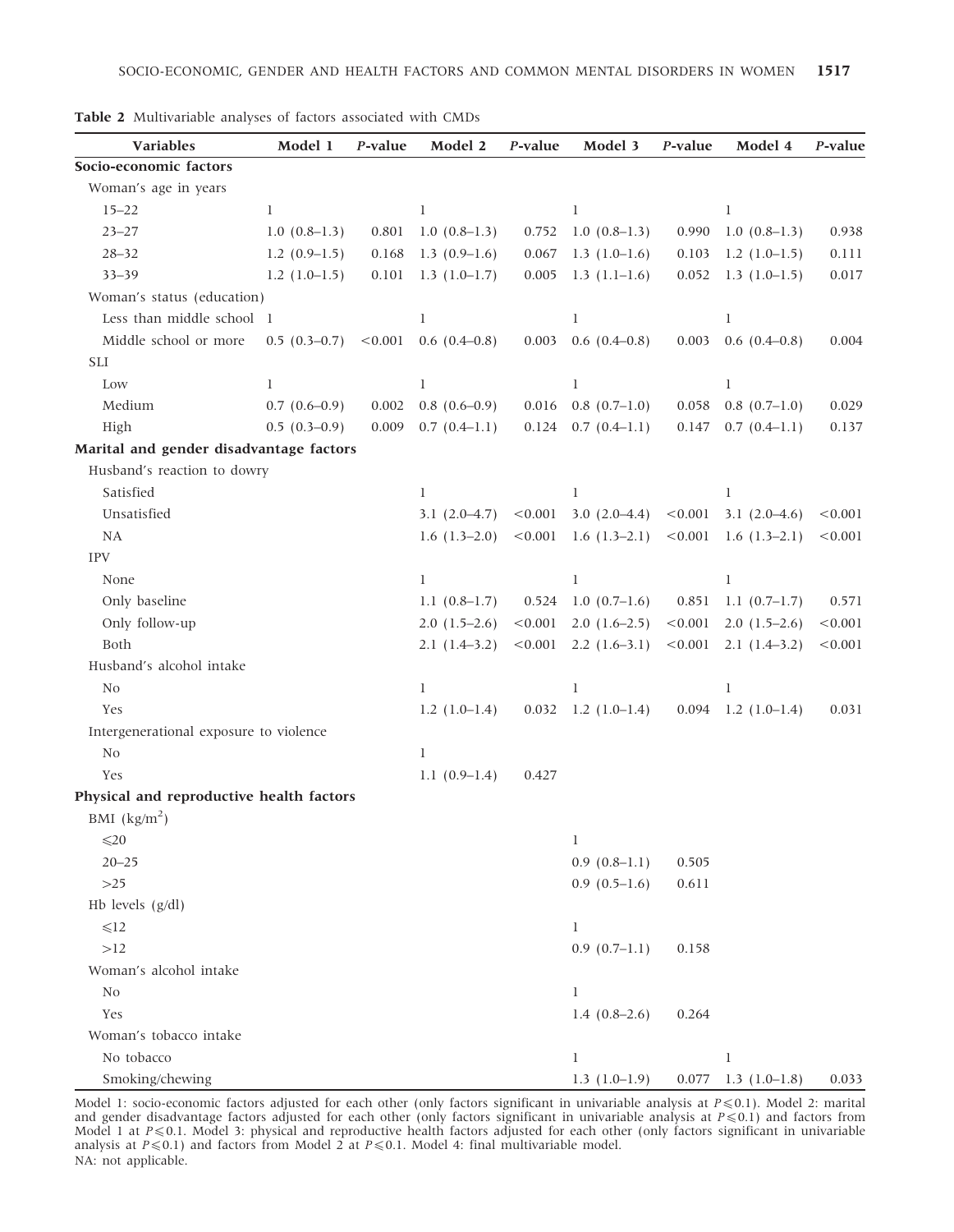of socio-economic, gender disadvantage and health factors with women's mental health in rural settings in India. The prevalence of probable CMDs among women in our study sample was 10.7%. The prevalence of CMD varies widely between populations, as has been shown in the World Mental Health surveys which used identical methods in more than two dozen settings.<sup>42</sup> The rates of CMDs also vary greatly between populations in India, with a median rate of 10% in adult populations, a figure that closely approximates our estimate.<sup>43</sup> We found that older age, lower education, lower SLI, exposure to IPV, husband's unsatisfactory reaction to dowry, husband's alcohol intake and tobacco consumption were independently associated with CMDs in rural, married women in the age group of 15–39 years. We did not find any association between other physical and reproductive health factors with CMDs.

Our study findings support the robust evidence regarding the role of socio-economic position and education as factors associated with CMDs. There is high level of inequity in the distribution of CMDs across socio-economic strata within societies, with significantly increased rates of depression among lower socio-economic groups.<sup>17,44,45</sup> Our finding of independent associations between education and SLI with CMDs, indicators of social disadvantage in childhood and adulthood respectively, provides support to the social causation theory. We also found an association between woman's age and CMDs, as reported from other studies.<sup>12</sup> The higher prevalence for depression in older women may be associated with multiple stressors of income generation and childrearing.<sup>34</sup> We did not find any association between caste and CMDs even in univariable analysis; this was a surprising finding given that our data confirmed strong associations between caste and indicators of socio-economic disadvantage.

In most of the South Asian cultures there is a dominant patriarchal social matrix that systematically disadvantages women's opportunities and status. Dowry is a long-standing (but illegal) practice, which is prevalent in India; in our sample,  $\sim$ 80% of women reported that dowry had been exchanged. Harassment by in-laws on issues related to dowry is a major factor associated with poor mental health and suicides in women $46,47$  and is also a determinant of IPV.15,16,48,49 Notably, we found that husband's unsatisfactory reaction to dowry was strongly associated with CMDs, similar to reports from another Indian study.<sup>46</sup> We found a robust association between IPV and CMDs, a widely documented finding.<sup>14,38,46,50-52</sup> Our finding of no association between remote IPV and CMDs, but a strong association between recent IPV and CMDs, is also consistent with other stu $dies<sup>53,54</sup>$  and can be explained in two ways. First, the association with past violence is confounded by recent violence. Secondly, the association with CMDs subsides with time after exposure. The association of

CMDs with IPV can be explained by the fact that the experience of violence is likely to lead to insecurity, hopelessness, helplessness and low self-esteem.<sup>34</sup> Our study also replicated the finding that husband's alcohol intake is an important factor associated with poor mental health in women.<sup>46</sup> Husband's alcohol intake also has indirect impact on CMDs by increasing the risk of IPV.48,55 This constellation of factors, in addition to low education, comprises indicators of the structural disadvantages faced by women in India.

Our other findings indicate that tobacco use (which, in this sample, was predominantly in the form of chewed tobacco) is associated with CMDs. These findings replicate a growing literature from studies in developed countries<sup>56,57</sup> and at least one other Indian study.<sup>53</sup> The effects of tobacco are probably mediated through multiple pathways, including the pharmacological effects of nicotine on the central nervous system and the experience of tobacco-related illness<sup>58</sup> as well as common or correlated risk factors.<sup>57</sup> We did not find an independent association between any other physical (BMI and anaemia) or reproductive health factors (total number of live births and history of induced abortion) with CMDs. No association between anaemia and CMDs is consistent with other Indian studies. $12,53$  Thus, although CMDs and anaemia are both relatively common and often co-morbid, the symptoms of CMDs experienced by women with anaemia are not attributable to the anaemia.

A major limitation of our study is that the follow-up and baseline were not planned as a prospective study a priori and there are important differences in the measurements of exposures and outcomes. In particular, we did not have a measure of CMDs at baseline and are therefore unable to adjust for baseline mental health in our analyses. In addition, the selection of baseline factors for analyses of association with CMDs were constrained to the variables measured. The outcome of CMDs was measured using a screening questionnaire rather than a lengthier diagnostic interview; however, this is a common practice in the context of a large population-based study where multiple outcomes are being assessed alongside mental health. Several population-based studies have reported good construct validity for the GHQ-12.<sup>59–61</sup> Although the GHQ score does not in itself represent a diagnosis of a CMD, it shows very high discriminating ability against International Classification of Diseases 10 (ICD10) diagnostic criteria for CMD. $30$  As the study sample consisted only of rural, married women in the age group of 15–39 years, our findings may not generalize to other groups of women (for example, those who are separated from their husbands and older women). During the follow-up, only one woman (the youngest) from each household was selected, which makes the sample biased towards younger age group. The estimates of IPV in the baseline and follow-up surveys are not strictly comparable as there were only two questions in the baseline survey compared with a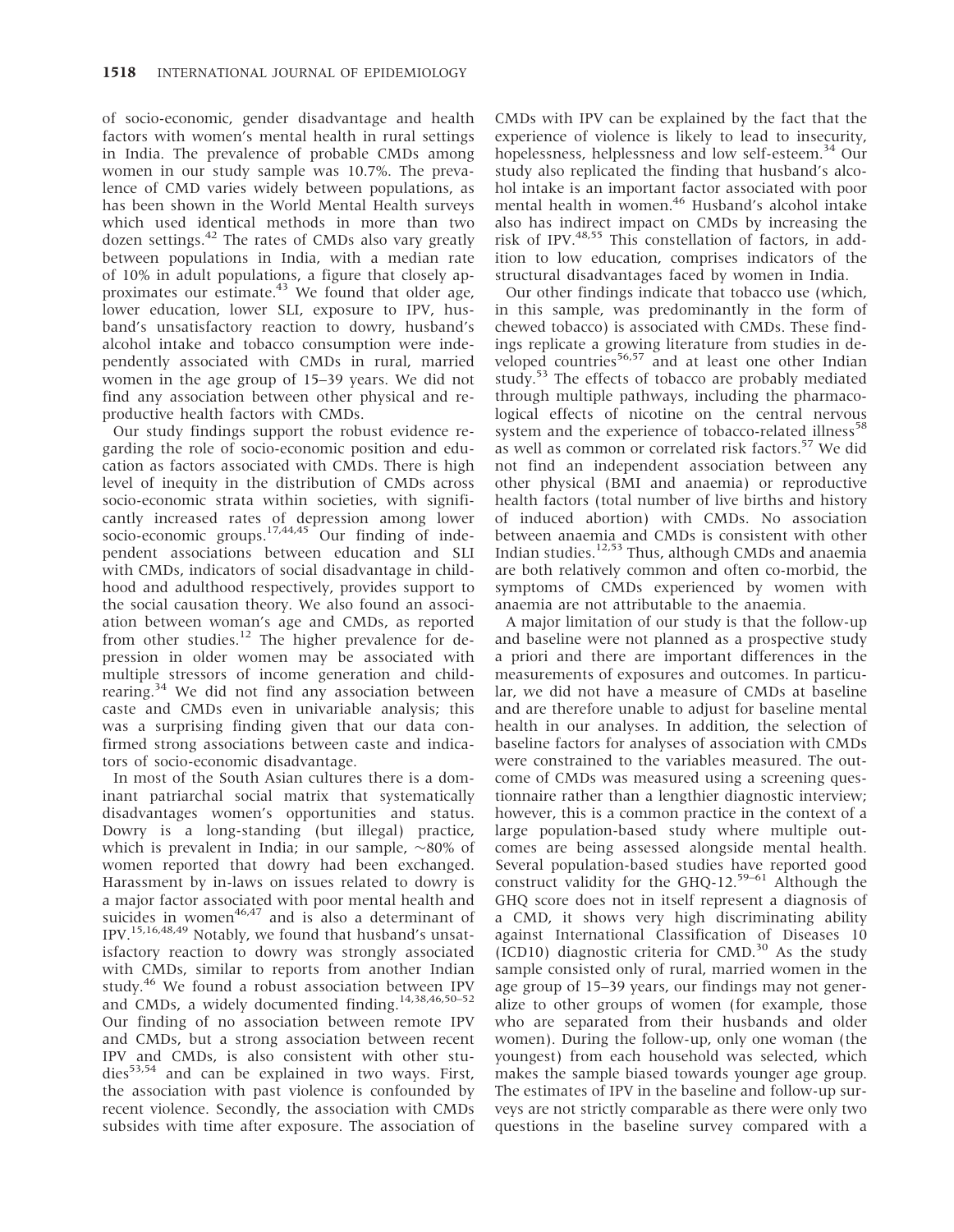battery of questions in the follow-up survey. This might have resulted in under-reporting of IPV at baseline.

The strength of this study is that it is based on one of the largest, nationally-representative, datasets of women's mental health in a rural setting in the developing world. We observed a high response rate despite the long follow-up period. Our study confirms that both social disadvantage related to social class inequalities and gender disadvantage, are independently associated with CMDs in women. In order to reduce the burden of women's mental health problems in India, it is vital to strengthen interventions that address structural determinants, notably woman's education, the practice of dowry, spousal alcohol abuse and IPV.

# Funding

This work was supported by a grant from the National Institutes of Health (USA) to Dr Michael A Koenig,

Johns Hopkins Bloomberg School of Public Health, Johns Hopkins University, Baltimore. V.P. is supported by a Wellcome Trust Senior Clinical Fellowship.

# Acknowledgements

The authors are grateful to the Population Council and Johns Hopkins University for collaboration with regards to these analyses. They acknowledge with much appreciation the contribution of the late Michael Koenig, who not only envisioned this project but also provided constructive suggestions about the topics under study. They also thank Rajib Acharya, Shireen Jejeebhoy, Emma Slaymaker and George Ploubidis for their guidance with the analysis and their comments on the drafts.

Conflict of interest: None declared.

#### KEY MESSAGES

- Socio-economic and gender disadvantage are independently associated with common mental disorders in women.
- Tobacco use is independently associated with common mental disorders in women.
- Strategies which address structural determinants, for example to promote women's education and reduce their exposure to IPV, may reduce the population burden of common mental disorders in women.

# References

- <sup>1</sup> Goldberg D, Huxley P. Common Mental Disorders: A Biosocial Model. London: Tavistock/Routledge, 1992.
- <sup>2</sup> Skapinakis P. Commentary: Socioeconomic position and common mental disorders: what do we need to know? Int J Epidemiol 2007;36:786–88.
- <sup>3</sup> Lopez A, Mathers C, Ezzati M, Jamison D, Murray C. Global Burden of Disease and Risk Factors. Washington, DC: Oxford University Press and World Bank, 2006.
- $4$  Phillips MR, Zhang J, Shi Q et al. Prevalence, treatment, and associated disability of mental disorders in four provinces in China during 2001–05: an epidemiological survey. Lancet 2009;373:2041-53.
- <sup>5</sup> Patel V, Araya R, de Lima M, Ludermir A, Todd C. Women, poverty and common mental disorders in four restructuring societies. Soc Sci Med 1999;49:1461–71.
- <sup>6</sup> Kessler RC, Berglund P, Demler O et al. The epidemiology of major depressive disorder: results from the National Comorbidity Survey Replication (NCS-R). JAMA 2003; 289:3095–105.
- <sup>7</sup> Kessler RC, McGonagle KA, Nelson CB, Hughes M, Swartz M, Blazer DG. Sex and depression in the National Comorbidity Survey II: Cohort effects. J Affec Dis 1994;30:15-26.
- <sup>8</sup> Maier W, Gansicke M, Gater R, Rezaki M, Tiemens B, Urzua RF. Gender differences in the prevalence of

depression: a survey in primary care. J Affect Dis 1999; 53:241–52.

- <sup>9</sup> Kuehner C. Gender differences in unipolar depression: an update of epidemiological findings and possible explanations. Acta Psych Scand 2003;108:163–74.
- <sup>10</sup> Mirza I, Jenkins R. Risk factors, prevalence, and treatment of anxiety and depressive disorders in Pakistan: systematic review. BMJ 2004;328:794.
- $^{11}$  Jenkins R. Sex differences in minor psychiatric morbidity: a survey of a homogeneous population. Soc Sci Med 1985; 20:887–99.
- <sup>12</sup> Patel V, Kirkwood BR, Pednekar S et al. Gender disadvantage and reproductive health risk factors for common mental disorders in women: a community survey in India. Arch Gen Psychiatry 2006;63:404–13.
- <sup>13</sup> Heise L. Violence against women: the hidden health burden. World Health Stat Quart 1993;46:78–85.
- <sup>14</sup> Ellsberg M, Jansen HA, Heise L, Watts CH, Garcia-Moreno C. Intimate partner violence and women's physical and mental health in the WHO multi-country study on women's health and domestic violence: an observational study. Lancet 2008;371:1165–72.
- <sup>15</sup> Jejeebhoy SJ, Cook RJ. State accountability for wife-beating: the Indian challenge. Lancet 1997;349: sI10–12.
- <sup>16</sup> Rao V. Wife-beating in rural south India: a qualitative and econometric analysis. Soc Sci Med 1997;44:1169-80.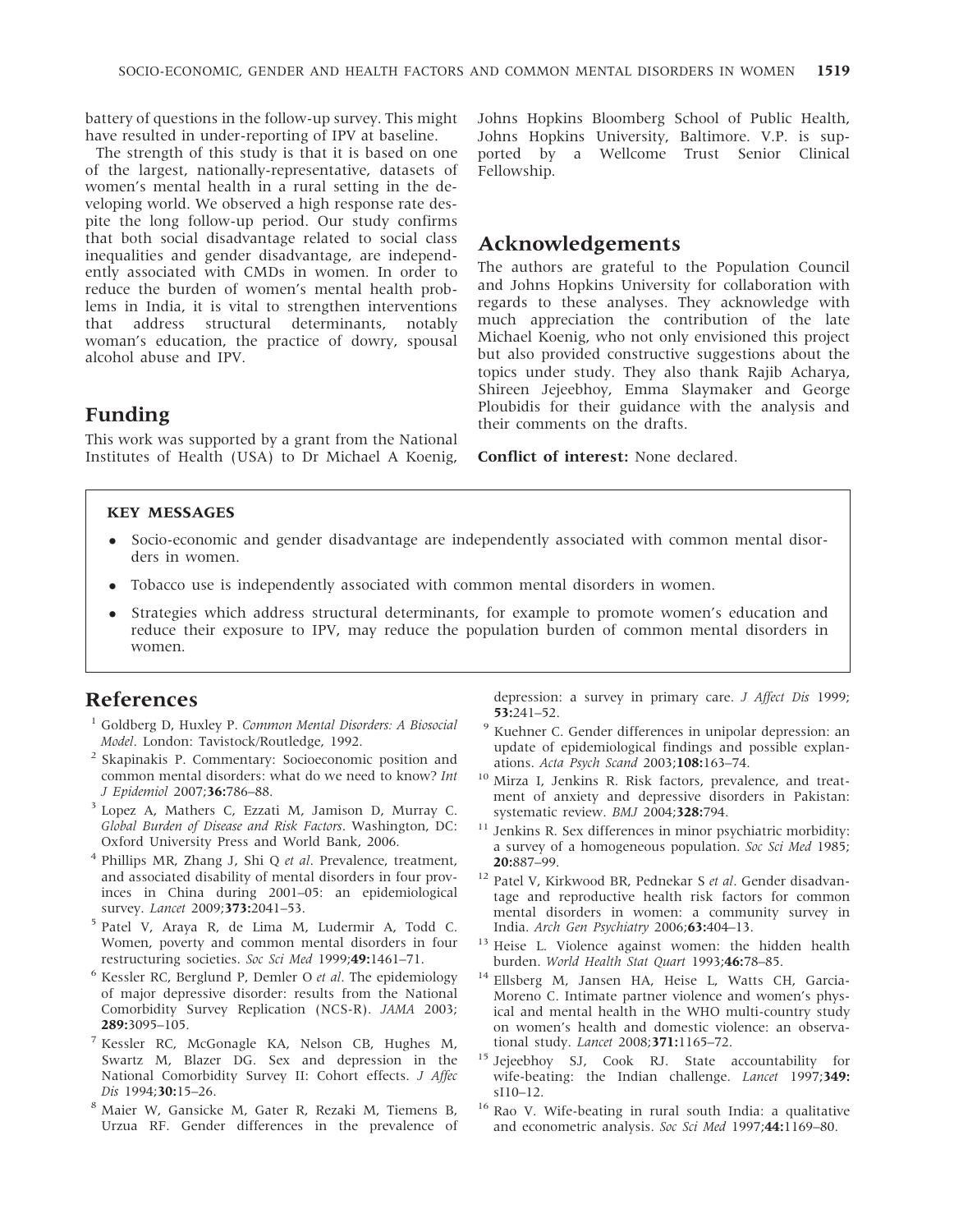- $17$  Lund C, Breen A, Flisher AJ et al. Poverty and common mental disorders in low and middle income countries: A systematic review. Soc Sci Med 2010;71:517–28.
- <sup>18</sup> Srole L, Langner TS, Michael ST, Opler MK, Rennie TAC. Mental Health in the Metropolis: The Midtown Study. Vol 1. New York: McGraw-Hill, 1962.
- <sup>19</sup> Leighton DC, Harding JS, Macklin DB, Hughes CC, Leighton AH. Psychiatric findings of the Stirling Country Study. The Am J Psy 1963;119:1021–26.
- <sup>20</sup> Lorant V, Deliege D, Eaton W, Robert A, Philippot P, Ansseau M. Socioeconomic inequalities in depression: a meta-analysis. Am J Epidemiol 2003;157:98–112.
- <sup>21</sup> Rahman A, Creed F. Outcome of prenatal depression and risk factors associated with persistence in the first postnatal year: prospective study from Rawalpindi, Pakistan. J Affect Dis 2007;100:15–21.
- <sup>22</sup> Breslau N, Schultz LR, Johnson EO, Peterson EL, Davis GC. Smoking and the risk of suicidal behavior: a prospective study of a community sample. Arch Gen Psych 2005;62:328–34.
- $23$  Evans DL, Charney DS, Lewis L et al. Mood disorders in the medically ill: scientific review and recommendations. Biol Psych 2005;58:175–89.
- <sup>24</sup> International Institute for Population Sciences and ORCMacro. National Family Health Survey (NFHS—2) 1998–99: India. Mumbai: IIPS,<http://wwwnfhsindiaorg/> data/india/indch1pdf 2000 (26 June 2010, date last accessed).
- <sup>25</sup> International Institute for Population Sciences (IIPS) and Johns Hopkins Bloomberg School of Public Health. Quality of Care in Indian Family Planning Programme and Reproductive Behaviour of Women in Four Indian States: A Follow-up Study of NFHS-2. Mumbai: IIPS. <http://wwwiips> indiaorg/publications05\_b\_09ahtm 2005 (26 June 2010, date last accessed).
- <sup>26</sup> International Institute for Population Sciences and ORCMacro. National Family Health Survey (NFHS—2) 1998–99: India. Mumbai: IIPS. Factsheet and Summary of Findings,<http://wwwnfhsindiaorg/data/india/indfctsmpdf> 2000 (26 June 2010, date last accessed).
- <sup>27</sup> International Institute for Population Sciences and ORCMacro. National Family Health Survey (NFHS—2) 1998–99: India. Mumbai: IIPS. NFHS-2 Factsheet: State Findings,<http://wwwnfhsindiaorg/data/india/statfindpdf> 2000 (26 June 2010, date last accessed).
- <sup>28</sup> World Health Organization (WHO). Putting Women's Safety First: Ethical and Safety Recommendations for Research on Domestic Violence Against Women. Global Programme on Evidence for Health Policy Publication no WHO/EIP/GPE/992. Geneva: WHO, 1999.
- <sup>29</sup> Goldberg D. Manual of the General Health Questionnaire. Windsor: NFER Publishing Company, 1978.
- <sup>30</sup> Patel V, Araya R, Chowdhary N et al. Detecting common mental disorders in primary care in India: a comparison of five screening questionnaires. Psych Med 2008;38: 221–28.
- <sup>31</sup> Shamasundar C, Sriram T, Murali Raj G. Standardization of the Hindi version of Goldberg's General Health Questionnaire. Indian J Psych 1987;29:63-66.
- <sup>32</sup> Gautam S, Nijhawan M, Kamal P. Standardization of the Hindi version of Goldberg's General Health Questionnaire. Indian J Psych 1987;29:63–66.
- <sup>33</sup> Goldberg DP, Oldehinkel T, Ormel J. Why GHQ threshold varies from one place to another. Psych Med 1998;28: 915–21.
- <sup>34</sup> Patel V, Lund C, Hatherill S et al. Social determinants of mental disorders. In: Blas Erik, Sivasankara Kurup Anand (eds). Equity, Social Determinants and Public Health Programmes. Geneva: WHO, 2010.
- <sup>35</sup> Victora CG, Huttly SR, Fuchs SC, Olinto MT. The role of conceptual frameworks in epidemiological analysis: a hierarchical approach. Int J Epidemiol 1997;26:224-27.
- <sup>36</sup> Patel V, Weiss HA, Kirkwood BR et al. Common genital complaints in women: the contribution of psychosocial and infectious factors in a population-based cohort study in Goa, India. Int J Epidemiol 2006;35: 1478–85.
- <sup>37</sup> Pillai A, Andrews T, Patel V. Violence, psychological distress and the risk of suicidal behaviour in young people in India. Int J Epidemiol 2009;38:459–69.
- <sup>38</sup> Patel V, Pednekar S, Weiss H et al. Why do women complain of vaginal discharge? A population survey of infectious and pyschosocial risk factors in a South Asian community. Int J Epidemiol 2005;34:853-62.
- <sup>39</sup> Mishra V, Dai X, Smith KR, Mika L. Maternal exposure to biomass smoke and reduced birth weight in Zimbabwe. Ann Epidemiol 2004;14:740–47.
- <sup>40</sup> Rabe-Hesketh S, Pickles A, Taylor C. Generalized Linear Latent and Mixed Models. Vol 9(53) Stata Technical Bulletin, StataCorp LP, 2000.
- <sup>41</sup> StataCorp. Stata Statistical Software: Release 10. College Station, TX: StataCorp LP, 2007.
- <sup>42</sup> Demyttenaere K, Bruffaerts R, Posada-Villa J et al. Prevalence, severity, and unmet need for treatment of mental disorders in the WHO World Mental Health Surveys. JAMA 2004;291:2581–90.
- <sup>43</sup> Ganguli H. Epidemiological findings on prevalence of mental disorders in India. Indian J Psych 2000;42: 14–20.
- <sup>44</sup> Araya R, Rojas G, Fritsch R, Acuna J, Lewis G. Common mental disorders in Santiago, Chile: prevalence and socio-demographic correlates. Br J Psychiatry 2001;178: 228–33.
- <sup>45</sup> Ludermir AB, Lewis G. Links between social class and common mental disorders in Northeast Brazil. Soc Psych Psych Epidemiol 2001;36:101–7.
- <sup>46</sup> Kumar S, Jeyaseelan L, Suresh S, Ahuja RC. Domestic violence and its mental health correlates in Indian women. Br J Psychiatry 2005;187:62–67.
- <sup>47</sup> Kumari R. Brides Are Not for Burning: Dowry Victims in India. New Delhi: Radiant, 1989.
- <sup>48</sup> Jeyaseelan L, Kumar S, Neelakantan N, Peedicayil A, Pillai R, Duvvury N. Physical spousal violence against women in India: some risk factors. J Biosoc Sci 2007;39: 657–70.
- <sup>49</sup> Rocca CH, Rathod S, Falle T, Pande RP, Krishnan S. Challenging assumptions about women's empowerment: social and economic resources and domestic violence among young married women in urban South India. Int J Epidemiol 2009;38:577–85.
- <sup>50</sup> Diaz-Olavarrieta C, Ellertson C, Paz F, de Leon SP, Alarcon-Segovia D. Prevalence of battering among 1780 outpatients at an internal medicine institution in Mexico. Soc Sci Med 2002;55:1589-602.